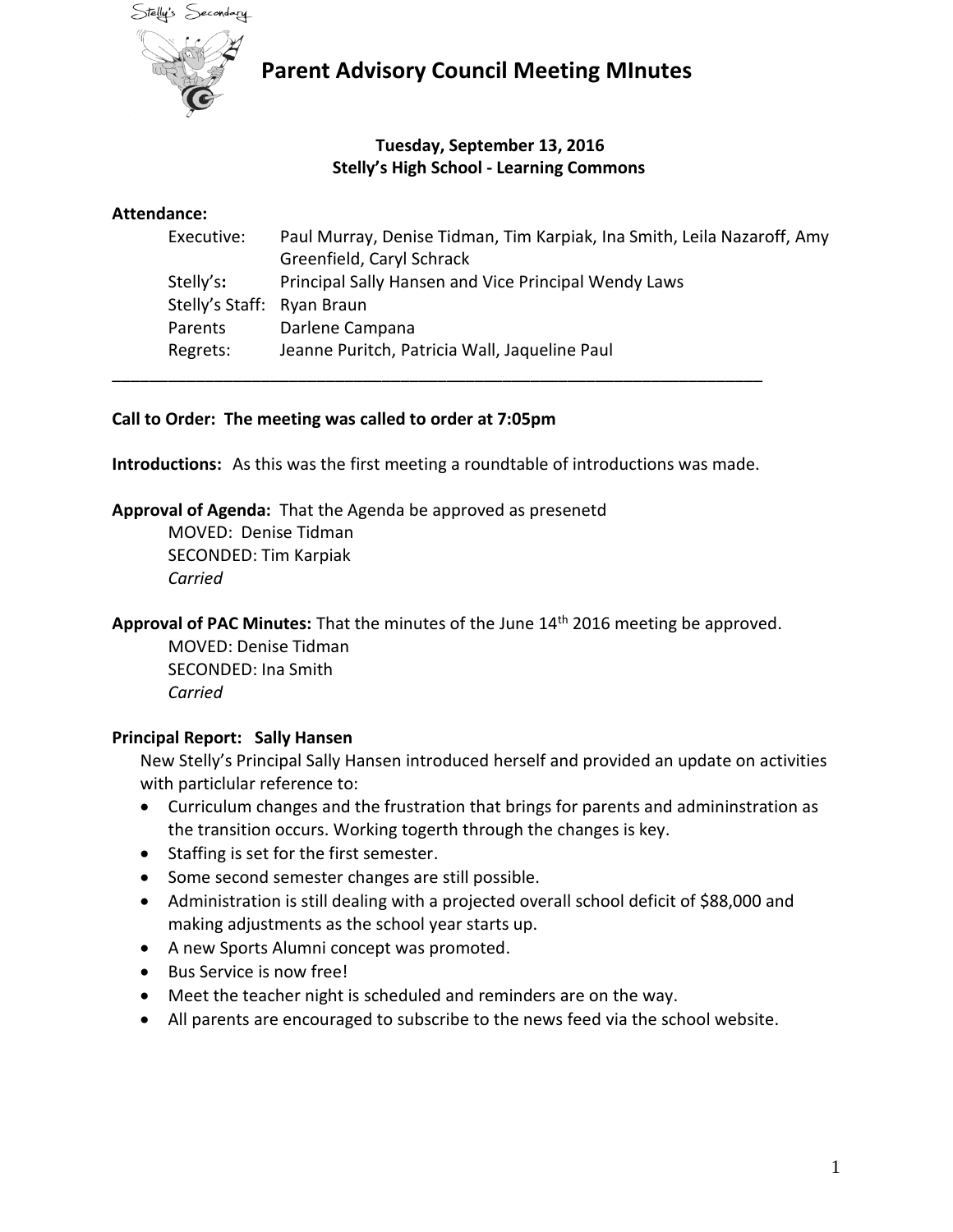

#### **Featured Speaker – Vice Principal Wendy Laws**

Vice Principal Wendy Laws provided a summary of dual credit opportunities for students in Psychology, Law, Computer Programming and Arts for example. External credit opportunities were also highlighted – for example high level athletics, 4H , life guards etc. Especially important when applying for scholarships and university applications.

#### **President's Report: Paul Murray**

Paul briefly thanked everyone for volunteering their time again to be part of PAC for this year and noted that:

- PAC home page has been updated and simplified. Old documents have been removed.
- Looking to make the site more friendly and perhaps adding more graphic content and perhaps a selfie style picture of PAC.
- Breakfast club is an integral part of mornings at Stelly's. Volunteers are requested to contact Leila Nazaroff – breakfast club organizer. Darlene Campana graciously agreed to help Leila out.
- The PAC bank account is in process of being moved to CIBC given the difficulties with changing signing authorities at Coast Capital. Tim will be working on that with Paul and Denise.

#### **COPACS: Amy Greenfield**

May noted there was no update – first meeting to be held in early October. President James Taylor invited to a future meeting.

#### **CPF: Caryl Schrack**

Caryl noted there was no update – first meeting to be tomorrow night.

#### **Treasurers Report: Tim Karpiak**

Tim provided a brief overview of the latest statements and noted that the transfer of accounts to CIBC was in progress.

#### **Funding Requests:**

**(1) Ryan Braun,** Department Head - Athletics

- Sports teams are up and running at Stelly's with tryout information posted.
- Teacher coaches are not possible for all teams, however, there are great volunteer/parent coaches.
- Big thank you to all those that helped with the Stelly's food booth at the Saanich Fair and in particular the folks who donated upgrades to the grill and vents that have enabled the food booth to operate – they wish to remain anonymous. The net revenue is expected to be approximately \$4,000.
- Sports teams require ongoing replacement for uniform/equipment and the annual funding request was submitted for \$11,500.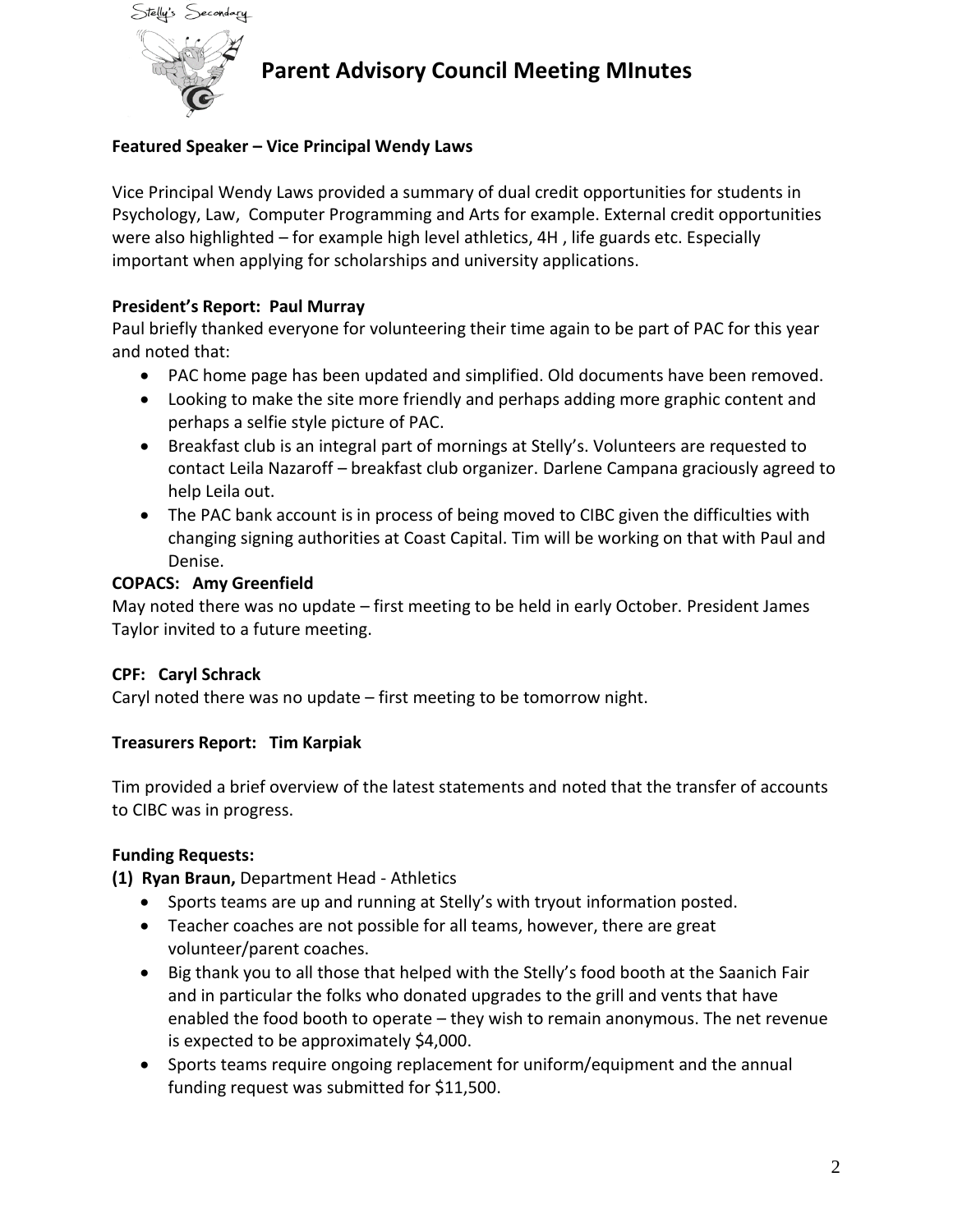



- Stelly's has a tradition of running a unique and popular outdoor education program and it captures close to 90 students in both grade 11 and grade 12. A funding request was submitted for \$1000.00 in order to replace/repair equipment (lifejackets, paddles, tarps, canoes etc.
- The intramurals program provides an opportunity for students to be active and participate during lunchtimes at certain times of the year. T shirts are used as incentives and given to champions. The \$500 funding request is to restock the supply of t shirts.

Ryan was thanked for his information about the funding requests and left the meeting.

**Motion:** That the Athletics funding request be approved in the amount of \$10,000 with the balance of \$1,500 to be reconsidered after PAC gaming revenues are confirmed.

MOVED: Denise Tidman SECONDED: Tim Karpiak *Carried*

**Motion:** That the Athletics funding request for Outdoor Pursuits be approved in the amount of \$1,000.

MOVED: Denise Tidman SECONDED: Darlene Campana *Carried*

The Athetics Dept request for Intramurals T shirt funding of \$500 was discussed and consensus was to ask for further information about the possibility of silkscreening by students at the school before the request is further considered at the next meeting.

### **Old Business:** none

#### **New Business:**

- 1. Parent concern re student cell phone use.
	- Paul introduced the concern and discussion about school policy re cell phone use and management by teachers of potential for distraction in school. Vice Principal Wendy Laws outlined the school policy and approach to provide teachers with discretion to manage on an individual class basis. Wendy indicated Admin would raise the issue at a staff meeting. Consensus was to thank the parent for raising the profile of the need to manage potential for distraction from cell phones.
- 2. Facebook Page for PAC.

Paul summarised the concept of aFAcebook page for PAC as a means to increase engagement with parents. Discussion was around resourcing of the page and who might